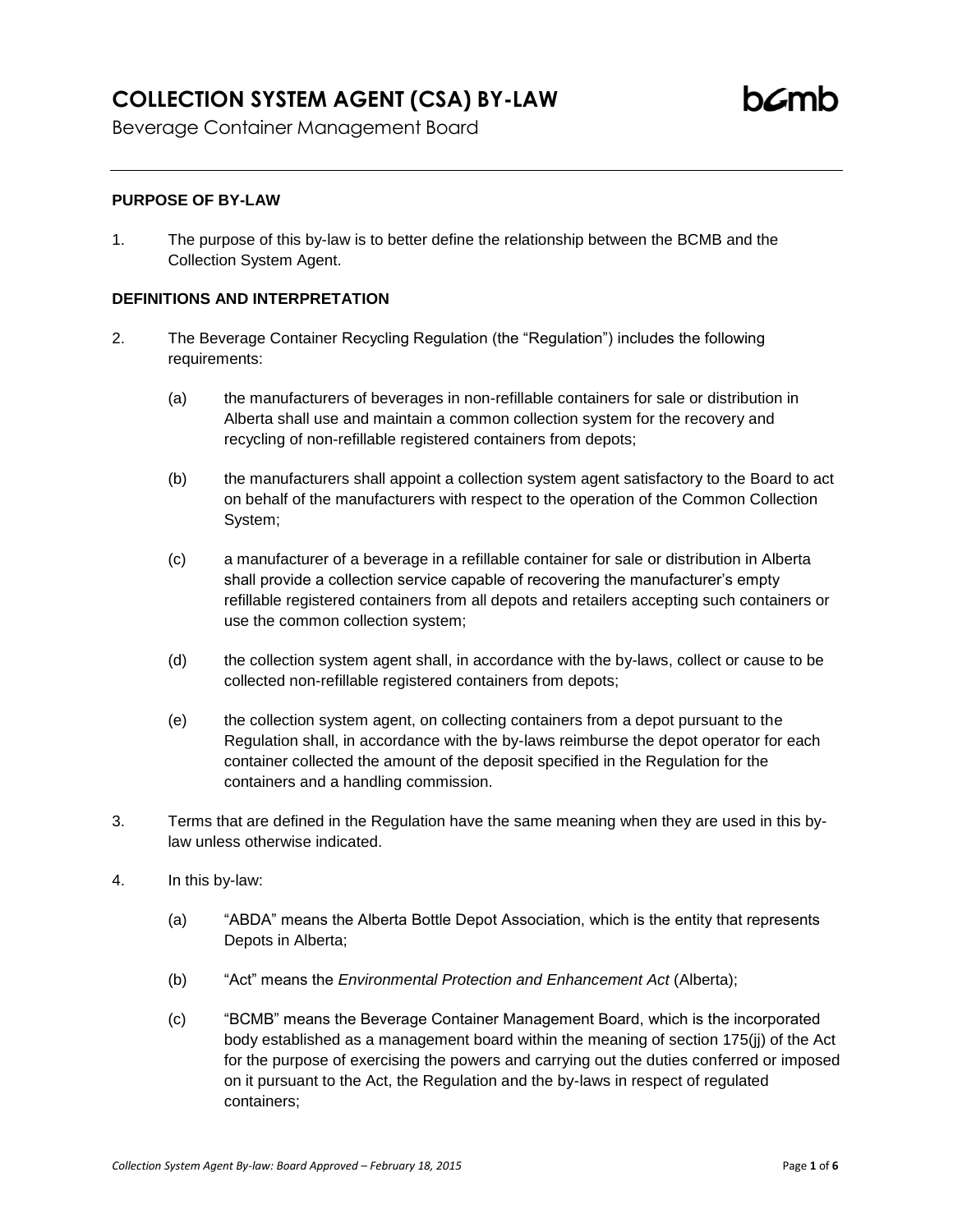- (d) "Beverage Container" means a bottle, can, plastic cup or paperboard carton or a package made of metal, plastic, paper, glass or other material, or a combination of them, that contains or has contained a beverage;
- (e) "By-Laws" means by-laws passed by the BCMB pursuant to the Regulation;
- (f) "CSA" means the Collection System Agent appointed by manufacturers and approved by the BCMB in accordance with the Regulation and this by-law;
- (g) "CSA Agreement" means the agreement entered into between the BCMB and CSA in the form attached to this by-law as amended from time to time;
- (h) "Common Collection System" means the container collection system in Alberta that does not distinguish between Beverage Containers of similar size and material from each other based on manufacturer.
- (i) "Depot" means a place in Alberta operated as a business for the collection of empty Beverage Containers.
- (j) "FIPPA" means the *Freedom of Information and Protection of Privacy Act* (Alberta).
- (k) "ILC" means the Industry Leadership Committee formed by agreement among CSA, BCMB and ABDA and comprised of the Presidents or Executive Directors, as applicable, of those entities. The purpose of ILC is to identify important issues relating to the Beverage Container recycling industry, agree on strategies for addressing those issues, and cooperate in the implementation of those strategies for the benefit of the Beverage Container recycling industry.
- (l) "JMC" means the joint marketing committee as more particularly defined in section 18 of this by-law;
- (m) "Manufacturer" means a person who manufactures a beverage and includes:
	- (i) a person who carries on the business of filling containers with a beverage; and
	- (ii) a person who imports a beverage in a container into Alberta for the purpose of distribution or sale in Alberta;
- (n) "PIPA" means the *Personal Information Protection Act* (Alberta).

#### **APPROVAL OF THE CSA**

5. A Collection System Agent appointed by manufacturers of non-refillable containers pursuant to section 8(2) of the Regulation must be satisfactory to the BCMB in order to act on behalf of those Manufacturers with respect to the operation of the Common Collection System as the CSA.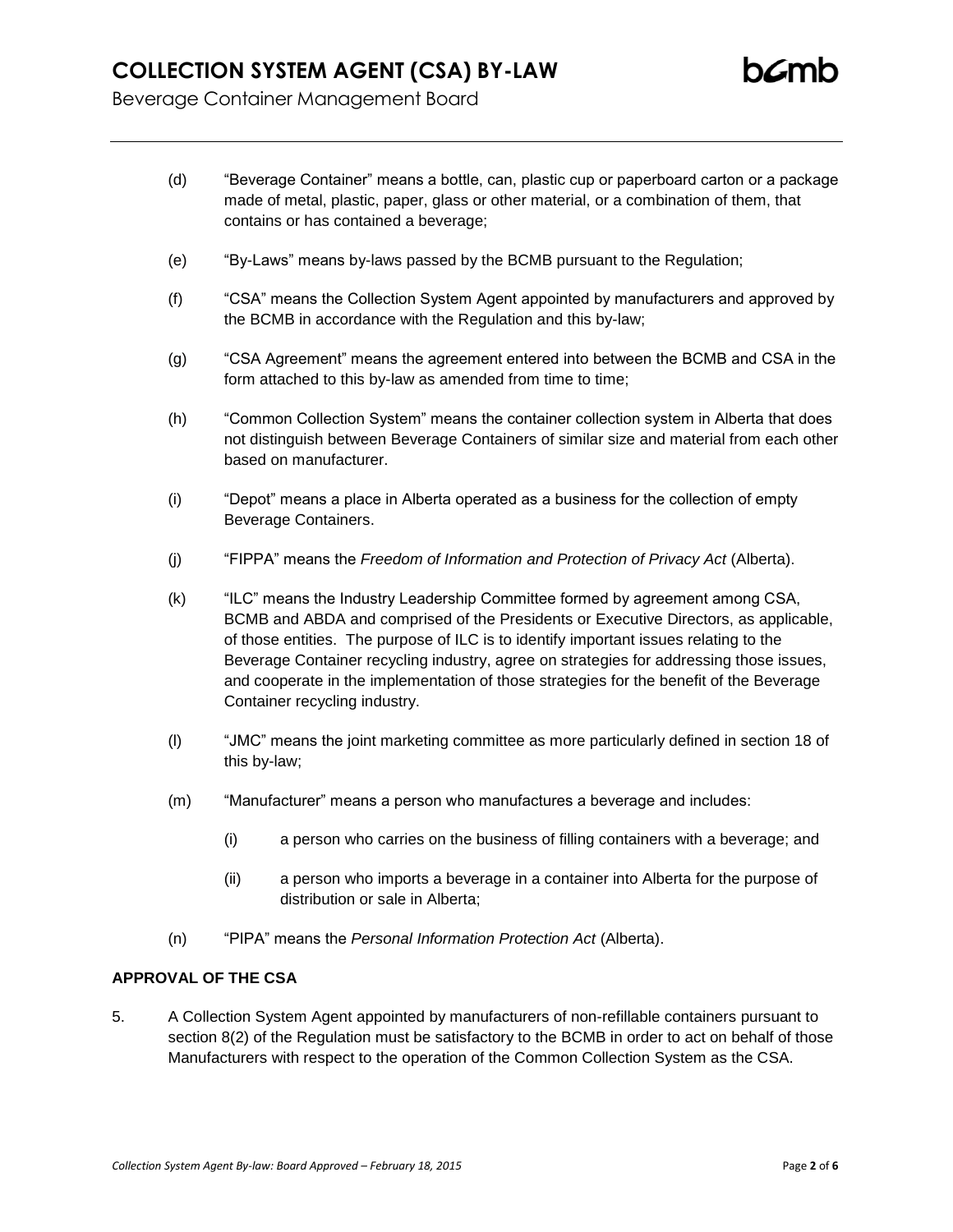- 6. In order for a collection system agent to be approved by the BCMB as satisfactory, the collection system agent must provide the following information to the BCMB:
	- (a) a list of the Manufacturers who have appointed the collection system agent, a list of the Manufacturers who have not appointed the collection system agent, the form of appointment and the sales volumes of the Manufacturers who have appointed the Collection System Agent compared to the total sales volumes of non-refillable beverage containers in Alberta; and
	- (b) a copy of the CSA Agreement in the form attached as appendix A to this by-law, as amended from time to time, executed by the Collection System Agent.
- 7. The CSA is responsible along with the ABDA for submitting to the BCMB a service agreement which, among other things, prescribes the manner and frequency of container collections by the CSA and prescribes the manner and frequency of payments to depot operators by the CSA. The Service Agreement must be approved by the BCMB.

## **EVALUATION OF THE CSA**

- 8. After the initial approval, the BCMB shall evaluate the CSA from time to time to determine whether the CSA remains satisfactory to the BCMB. This evaluation will be based upon:
	- (a) the CSA's compliance with the provisions of the Regulation and applicable BCMB Bylaws;
	- (b) the CSA's compliance with any agreements between the CSA and the BCMB;
	- (c) the CSA's compliance with the terms of the Service Agreement between the CSA and the ABDA in force during the period relevant to the evaluation;
	- (d) evidence of direct and measurable results on return rates from each program run by the CSA including, but not limited to programs implemented by the JMC;
	- (e) the proper recycling of all recovered and recyclable Beverage Containers and reconciliation of all material flows; and
	- (f) the provision by the CSA of information requested by the BCMB in a complete and timely fashion.
- 9. To assist with the BCMB's ongoing evaluation of the CSA, the CSA shall provide a written selfevaluation on an annual basis, no later than 90 days after the end of each operating year.
- 10. The BCMB shall provide to the CSA a written evaluation of the CSA's performance on an annual basis, no later than 90 days after the receipt of the CSA's self-evaluation provided pursuant to section 9 above. If, during the BCMB's ongoing evaluation of the CSA, the BCMB identifies any material deficiency in the CSA's performance of the criteria set out in section 8 above, the BCMB shall provide to the CSA a written notification of such deficiency.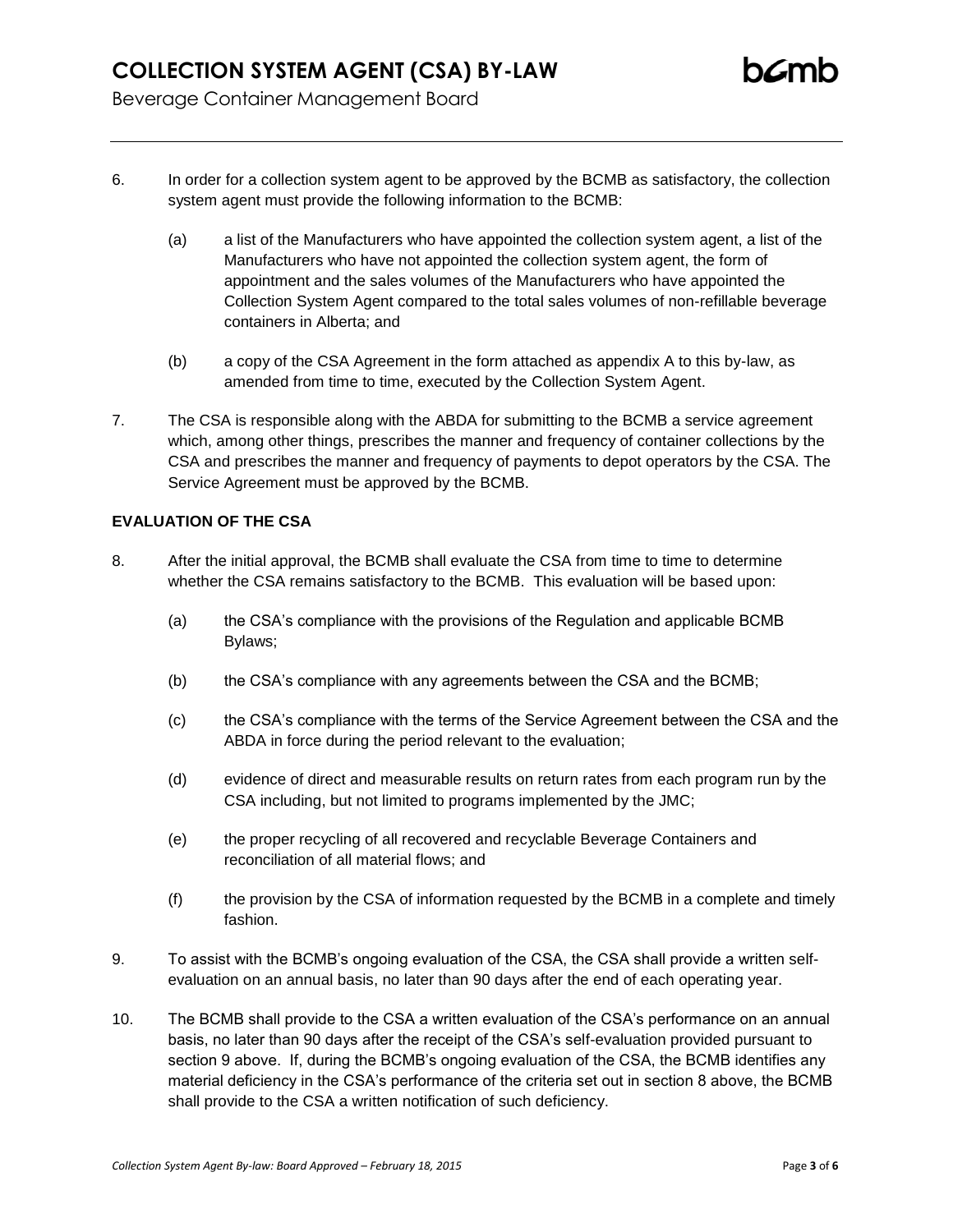- 11. The BCMB's ongoing evaluation of the CSA's performance, including, without limitation, the BCMB's annual written evaluation contemplated in section 10 above, shall address the performance standards and/or requirements described in the CSA Agreement.
- 12. The CSA shall respond in writing to any matter raised in the BCMB's ongoing or annual evaluation of the CSA in a timely fashion, and shall:
	- (a) provide an action plan to rectify any deficiency or deficiencies noted in the BCMB's evaluation and/or notification provided pursuant to section 10 above; and
	- (b) where the BCMB identifies any breach of the CSA's obligations under this by-law and notifies and advises the CSA that such breach must be corrected, correct such breach within 30 days or, if it is not reasonably practical to expect the CSA to fully correct such breach within 30 days and diligently continue to take steps to correct such breach thereafter until it is fully corrected.

#### **GENERAL REQUIREMENTS OF THE CSA**

- 13. The CSA shall at all times, act in good faith.
- 14. The CSA shall comply with the provisions of the Regulation, By-laws, the CSA Agreement and the Service Agreement.
- 15. The CSA shall collect Beverage Containers from Depots in accordance with the By-laws and the Service Agreement.
- 16. The CSA shall cause non-refillable containers to be recycled by a method approved by the BCMB in accordance with the Regulation.
- 17. The CSA shall conduct its operations so as to fulfill its obligation to maintain and manage an amount of operating reserve sufficient to ensure adequate cash flow to fulfill its obligations to achieve operational and financial stability for the system responsible for the recovery of nonrefillable beverage containers.
- 18. The CSA shall form a Joint Marketing Committee (the "JMC") comprised of representatives from CSA, BCMB and ABDA. The JMC's mandate will be to:
	- (a) prepare and develop the marketing, advertising and promotional strategies focused on increasing consumer awareness and participation by consumers in beverage container recycling;
	- (b) recommend corresponding budgets for the strategies prepared and developed under section 18(a) above to the CSA's Board of Directors for approval; and
	- (c) review and monitor the execution and effectiveness of the strategies prepared and developed under section 18(a) above.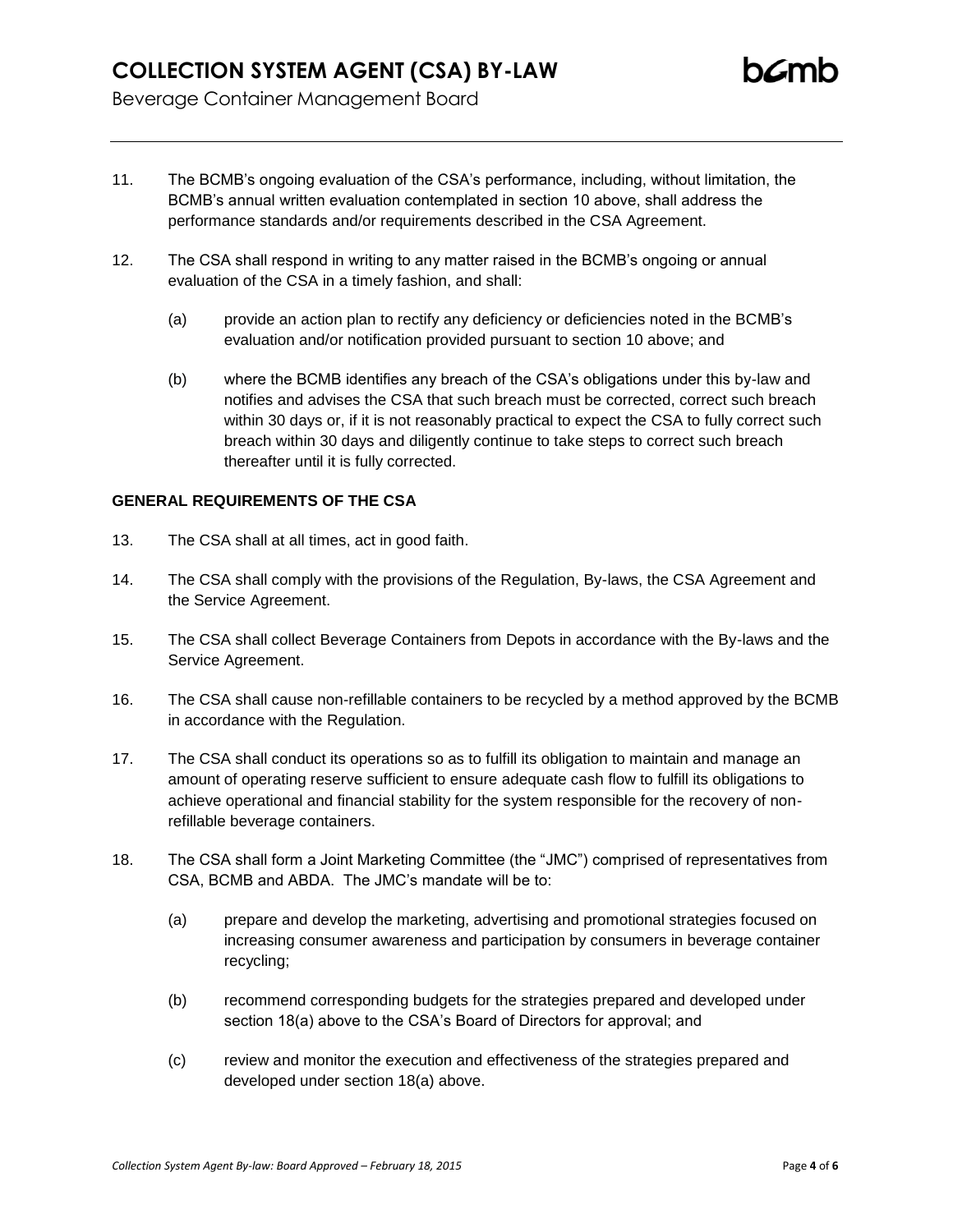- 19. The CSA shall participate in ILC and other industry and BCMB committees if invited to participate.
- 20. The CSA shall provide the BCMB with such information relating to the CSA operations as specified in any By-laws or as may be requested by the BCMB from time to time.
- 21. The CSA shall comply with FIPPA and with the ("PIPA") in response to any information requests from the BCMB related to a request received by the BCMB in accordance with FIPPA, which requires the BCMB to disclose records which are in the possession of the CSA unless it can be shown that:
	- (a) the CSA had a reasonable expectation of confidentiality in respect of such information and that disclosing such information would be harmful to the CSA's business interests, all in accordance with section 16 of FIPPA;
	- (b) the CSA can demonstrate that any such records or an applicable portion thereof are exempt from disclosure under Part 1, Division 2 of the FIPPA; or
	- (c) the CSA is prohibited from disclosing any such records or an applicable portion in compliance with PIPA.
- 22. The CSA shall cooperate in the performance of any audits performed or directed by the BCMB.

### **REPORTS AND RECORD KEEPING**

23. The CSA shall keep or cause to be kept books, documents, records and accounts for the purpose of this by-law and the Regulation.

## **TERMINATION**

- 24. The BCMB may rescind the approval of the CSA for cause.
- 25. If the Regulation is amended in such a way that the CSA's role is significantly altered or rescinded, the BCMB may rescind the approval of the CSA.
- 26. If the Manufacturers that represent, in the aggregate, ninety percent (90%) of the sales volume of Beverage Containers in Alberta rescind their appointment of the CSA as the Collection System Agent, the BCMB shall rescind its approval of the CSA.
- 27. If the CSA's approval is rescinded by the BCMB or if the CSA ceases to be such under an alternative program, the CSA will:
	- (a) cooperate with the BCMB to ensure an effective transition to a new Collection System Agent appointed by the Manufacturers to facilitate an orderly transfer of its assets and information related to the Common Collection System to any such Collection System Agent; or